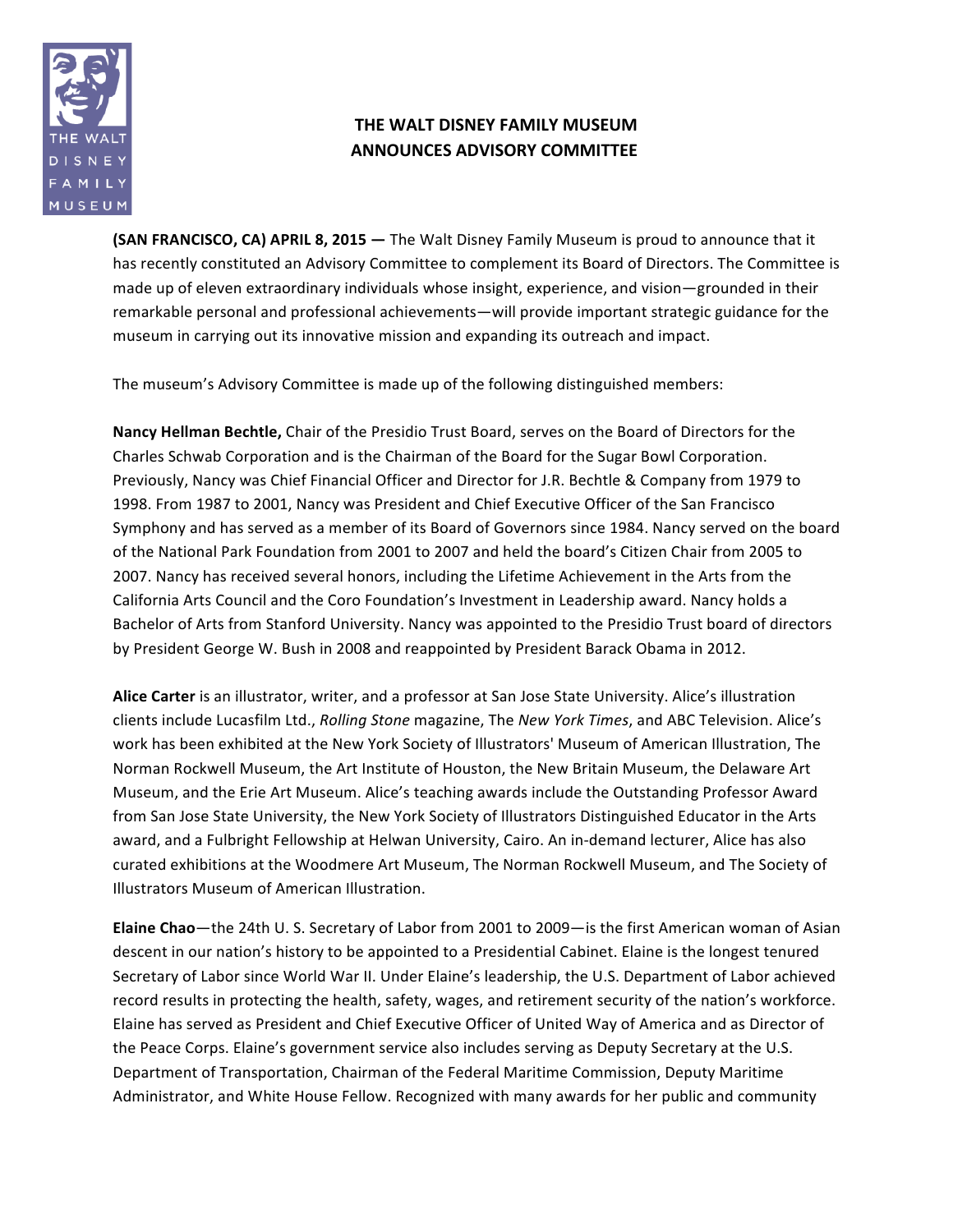service, Elaine is the recipient of 34 honorary doctorate degrees from colleges and universities across the globe.

Andreas Deja first applied for a job as a Disney animator at the age of 10. Born in Poland and raised in Germany, he recalls writing the Studios immediately after seeing The Jungle Book. The Studios wrote back to Andreas explaining that there were no openings, but they were always on the lookout for new talent. At the age of 20, Andreas applied again and was accepted. Andreas began his Disney career working with Eric Larson, one of the legendary "Nine Old Men," and went on to work on animated films such as *The Black Cauldron, The Great Mouse Detective, Oliver & Company,* and *Who Framed Roger Rabbit.* Andreas oversaw the animation of Triton in The Little Mermaid, Gaston in Beauty and the Beast, Jafar in *Aladdin,* Scar in *The Lion King,* Mickey Mouse in *Runaway Brain,* the title character in *Hercules,* and Lilo in *Lilo & Stitch*. In 2007, Andreas was honored with the Winsor McKay Award from the International Animated Film Association. 

**Don Hahn** is producer of the worldwide phenomenon *The Lion King* and the classic *Beauty and the Beast*, the first animated film nominated for a Best Picture Oscar. Don is Executive Producer of the acclaimed Disneynature Films *Earth, Oceans, African Cats*, and *Chimpanzee,* and Disney's *Maleficent* starring Angelina Jolie. Don's other credits include *Hunchback of Notre Dame, Atlantis, Fantasia 2000,* and *The Emperor's New Groove*. Don's books on animation, art, and creativity include the best seller *Brain Storm,* the acclaimed educational series *Drawn To Life: The Complete Works of Walt Stanchfield,* and the much anticipated *Before Ever After: The Lost Lectures of Disney's Animation Studio* due out in the fall of 2015. Don also serves on the Board of Directors of PBS SoCal.

**Chris Kelly** is a Silicon Valley attorney who represents innovative companies on privacy, security, safety and regulatory affairs. As the first Chief Privacy Officer, General Counsel, and Head of Global Public Policy for Facebook, Chris helped the company grow from its college roots to the ubiquitous communications medium that it is today. Chris left Facebook in 2009 to seek the Democratic nomination for Attorney General of California, garnering 16 percent of the vote in a seven-way race, his first run for statewide office. Since the June 2010 primary, Chris has become an active angel investor in companies seeking transformational improvements in technology, media, and finance.

**John Lasseter** maintains creative oversight of all films and associated projects from Walt Disney Animation Studios, Pixar Animation Studios, and Disneytoon Studios, and is involved in a wide range of activities at Walt Disney Imagineering. John made his directorial debut in 1995 with *Toy Story*, the world's first feature-length computer-animated film. John also directed *A Bug's Life* (1998), *Toy Story 2* (1999), *Cars* (2006) and *Cars* 2 (2011). John has executive produced all Pixar features since *Monsters, Inc.* (2001). To date, Pixar's films have earned more than \$8.5 billion in gross box-office receipts. Since assuming creative oversight of Walt Disney Animation Studios in 2006, John has served as executive producer on all of its feature films and serves as executive producer for Disneytoon Studios' films. In John's role as Principal Creative Advisor for Walt Disney Imagineering, John was instrumental in bringing *Radiator Springs* to life with the successful 2012 launch of Cars Land, a massive 12-acre expansion of Disney California Adventure Park. Prior to the formation of Pixar in 1986, John was a member of the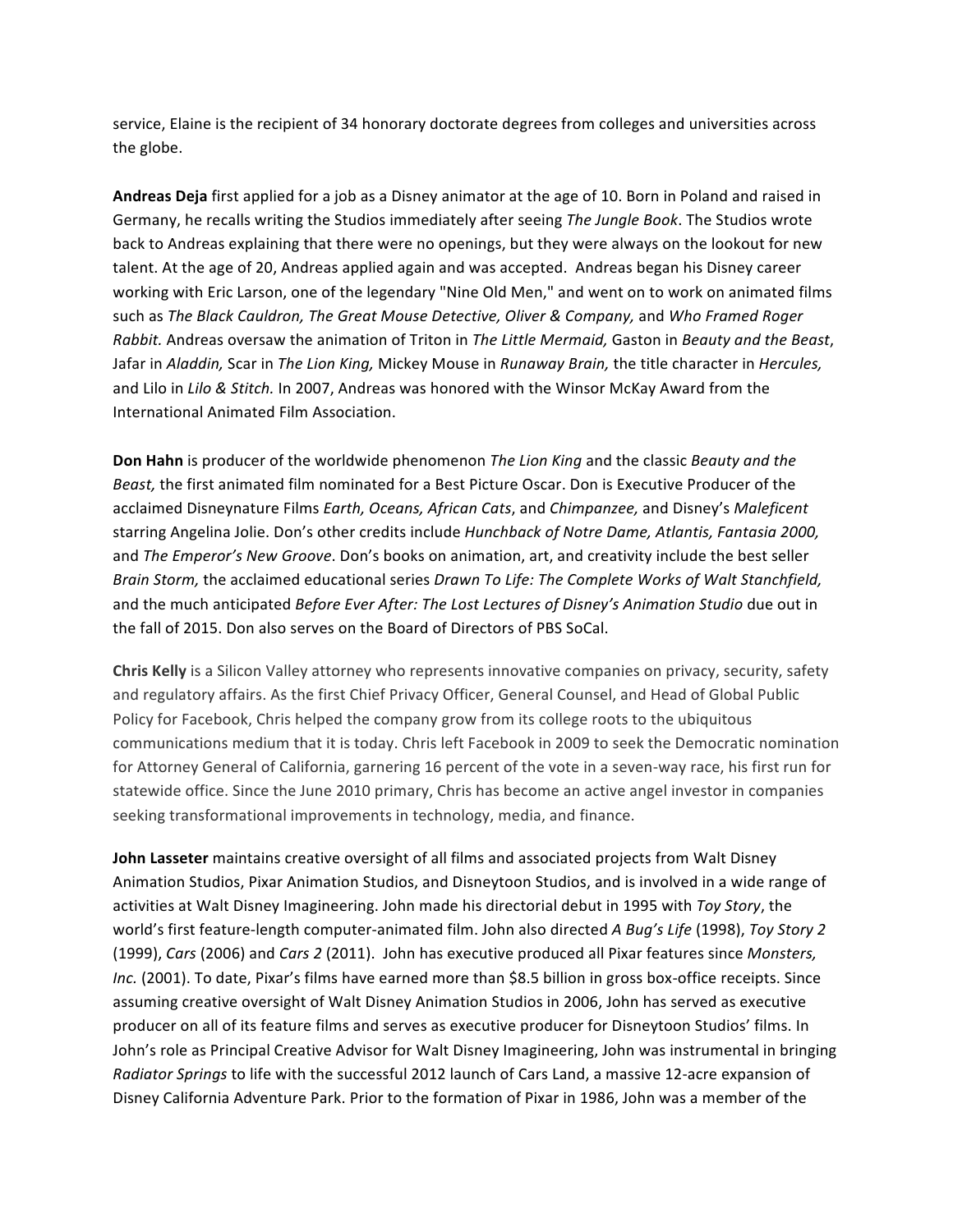computer division of Lucasfilm Ltd. John was part of the inaugural class of the character animation program at California Institute of the Arts and received his Bachelor of Fine Arts in film in 1979.

**Michelle Lund** is president of the Sharon D. Lund Foundation, a charitable organization founded in 1973 by her mother (and Walt Disney's youngest daughter), Sharon Disney Lund, to support initiatives in the arts, health and wellness, human services, and higher education for the future of children and the youth of today. In 2013, the Foundation provided grants totaling more than \$5 million to organizations and projects working in its focus areas. Michelle also serves as a member of the Board of Trustees for California Institute of the Arts (CalArts) and Earthfire Institute Wildlife Sanctuary & Retreat Center.

Leonard Maltin is one of the world's most respected film critics and historians. Leonard is best known for his widely-used reference works, *Leonard Maltin's Movie Guide* and *Leonard Maltin's Classic Movie Guide*, as well as his 30-year run on *Entertainment Tonight*. Leonard teaches at the University of Southern California School of Cinematic Arts, appears regularly on Reelz Channel, and hosts the weekly podcast Maltin on Movies with Baron Vaughn for the Wolfpop network. Leonard served two terms as President of the Los Angeles Film Critics Association, is a voting member of the National Film Registry, and was appointed by the Librarian of Congress to the Board of Directors of the National Film Preservation Foundation. Leonard hosted and co-produced the popular *Walt Disney Treasures* DVD series and has appeared on numerous television programs and documentaries. Leonard has been the recipient of awards from the Los Angeles Film Critics Association, American Society of Cinematographers, the Telluride Film Festival, George Eastman House, Anthology Film Archives, and San Diego's Comic-Con International.

**Cynthia Rowland**, a partner in the Farella Braun + Martel LLC San Francisco office, focuses on charitable giving arrangements and complex structures, as well as a wide variety of business transactions for nonprofit and philanthropic organizations. Cynthia serves on the Board of Directors for Tax-Aid, which assists low-income taxpayers with free tax preparation services. Cynthia served as Chair of the Nonprofit Organizations Committee for the American Bar Association's Business Law Section and was named its 2011 Outstanding Attorney of the Year. Cynthia is listed in The Best Lawyers in America in the Nonprofit/Charities Law and Tax Law practice areas and has been honored as the 2015 San Francisco "Lawyer of the Year" for Nonprofit/Charities Law.

**Tom Sebastian** is co-Chief Executive Officer and Chief Creative Officer of Swirl, where he leads the agency's creativity, growth, and development with co-Chief Executive Officer, John Berg. Tom came to Swirl from the William Morris Agency in Los Angeles, where he led creative development for the firm's corporate consulting division, eventually co-leading the entertainment marketing division of William Morris Endeavor, including accounts for Coke Zero and 20th Century Fox's Avatar, Nestle/Purina and *Marley and Me*, Lady Gaga, and Polaroid. Prior to WME, Tom was the Executive Vice President and Chief Creative Officer of PRN, a San Francisco–based advertising and media firm that pioneered the creation of digital advertising systems. Tom has served on the Board of Directors and Executive Committee of thinkLA and was recently appointed to the board of the San Francisco YMCA.